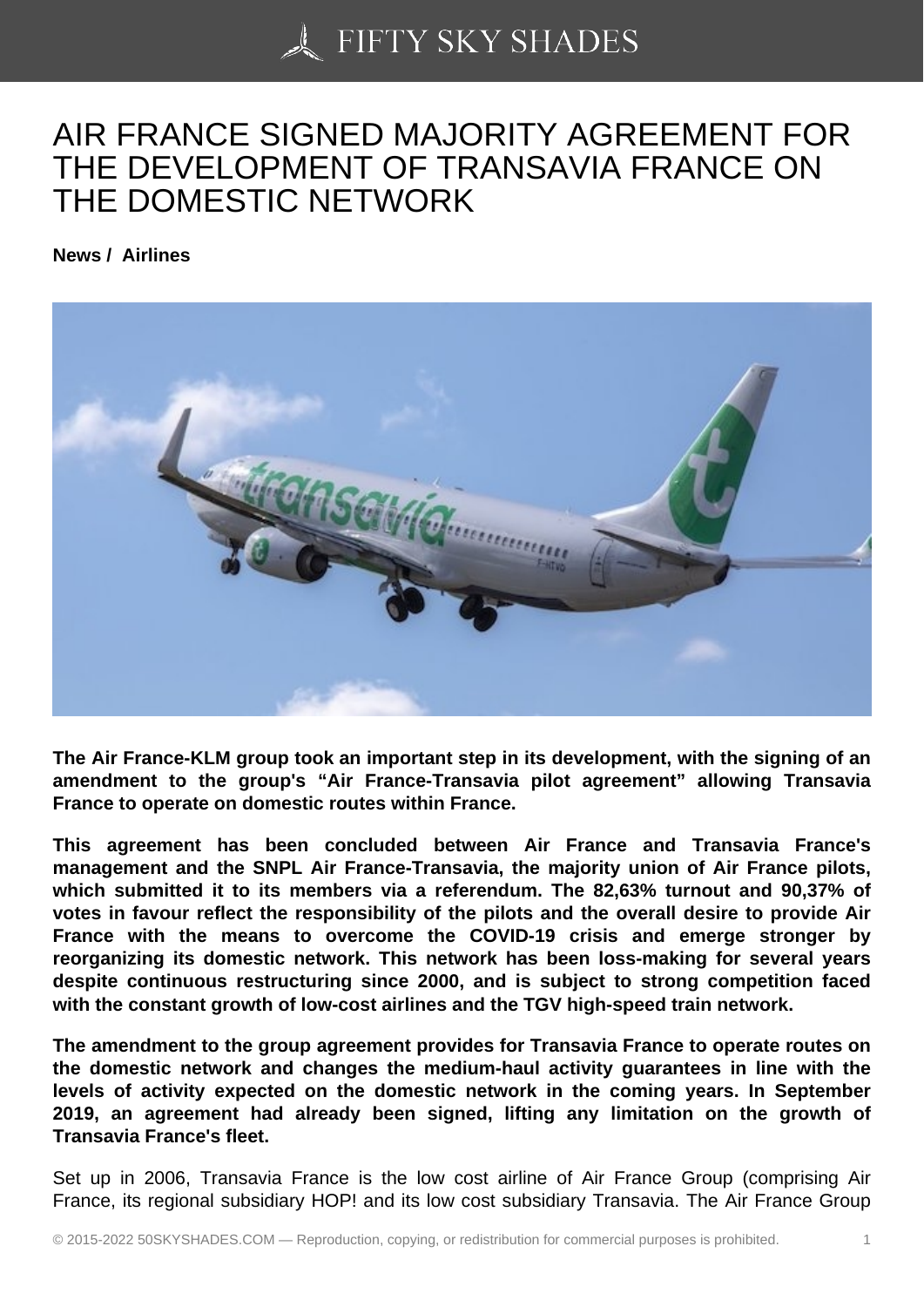is a subsidiary of the Air France-KLM Group). It is a major strategic asset for the group, notably enabling it to take advantage of the buoyancy of the leisure market in France and to respond to competition from international low-cost operators in an efficient and appropriate way. Transavia France operates more than 100 routes to Europe and the Mediterranean region from its bases at Paris-Orly, Nantes, Lyon and Montpellier. In 2019 it carried 7.4 million passengers (+5%) and posted a load factor of 92.8%.



These changes will enable the Air France Group's short-haul operations to be rationalized to ensure sustainable profitability. In this way, by 2023:

- The Air France group will strengthen its position in Paris by capitalizing on the strengths of its various airlines and in particular the strengths of Air France and its partners.

- At Paris-Charles de Gaulle Air France will continue to strengthen its main base for medium and long-haul flights. KLM will continue to operate 50% of the group's flights between the Paris-CDG and Amsterdam-Schiphol hubs. Delta, China Eastern and the other Skyteam partner airlines will continue to operate from terminals 2E and 2F used by Air France. HOP! will link the Paris-Charles de Gaulle global hub to regional markets from terminal 2G.

- At Paris-Orly, Air France will transform and diversify its network in order to enhance its offer and significantly improve its financial performance. On the domestic market, Air France will continue to operate frequent La Navette flights to Toulouse, Nice and Marseille, as well as routes to Corsica. Air France will also strengthen its long-haul offer to the French Overseas Departments and Territories (Cayenne, Pointe-à-Pitre, Fort-de-France, Saint-Denis de La Réunion) as well as to New York-JFK. Transavia France will start operating domestic routes while continuing to expand its European routes, thereby increasing the Group's offer.

- In Lyon, Air France will consolidate its position by developing services on HOP! and Transavia France.

- Transavia France will also continue to expand on departure from its bases in Nantes, Lyon and Montpellier.

- Transavia France's customer experience will continue to evolve to reinforce the competitiveness of its offer against other operators in the low-cost market, while maintaining a clear and relevant positioning in the leisure market.

The development of Transavia France on the French domestic market is a key step in Air France's